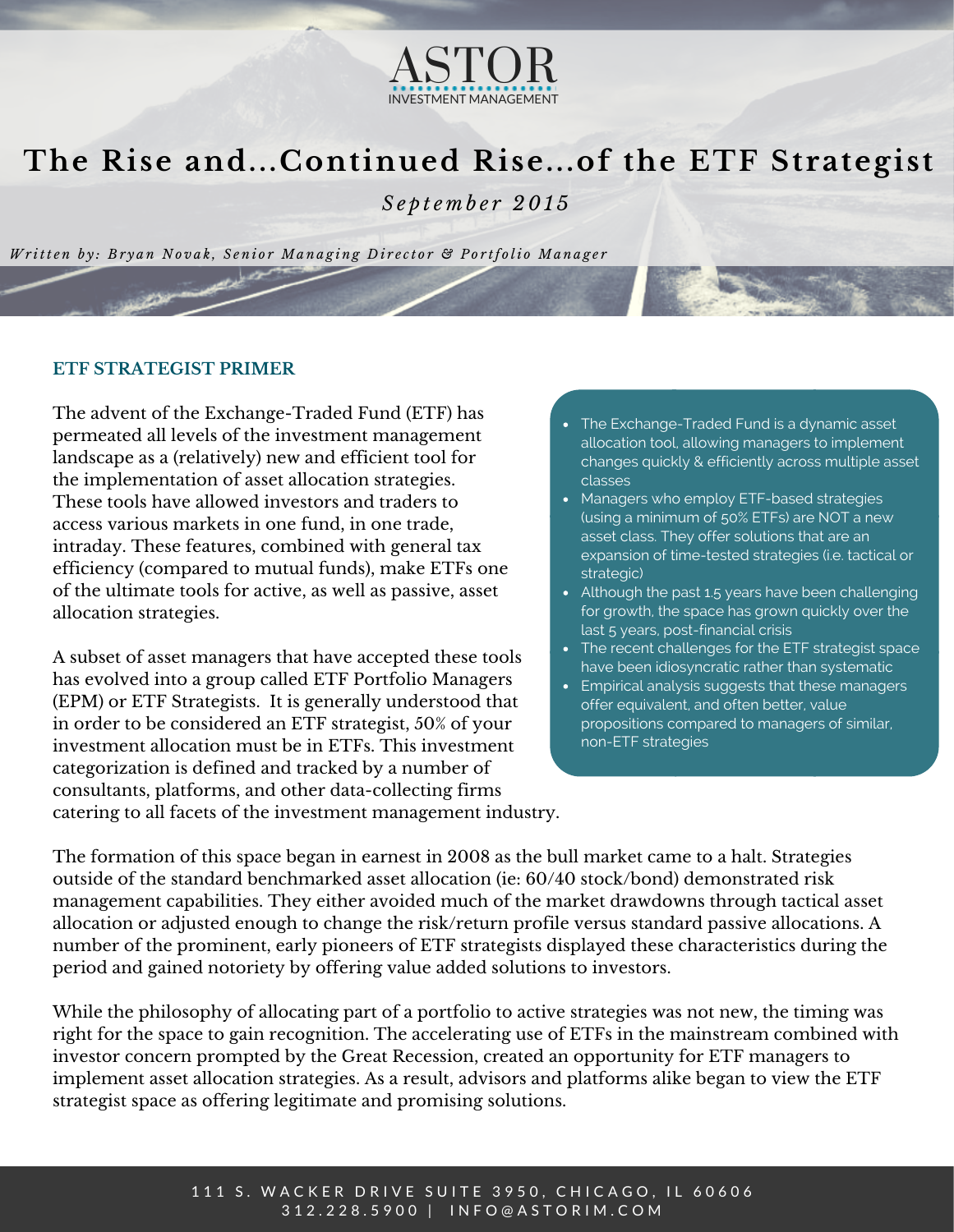

#### **RECENT DISTRACTIONS**

While still a young segment only a few years ago (maybe still), the asset growth rate in the ETF managed portfolio space was substantially higher than traditional managers, pushing total AUM up near \$100B by the end of 2013 (as noted in the Q4 2013 Morningstar ETF Managed Portfolio Landscape Report). Prior to recent issues, ETF strategists were still growing significantly and far from exhibiting traits of a mature market segment.

In 2014 and early 2015, the ETF strategist space encountered substantial headwinds which began to attract attention. For what was recently the fastest growing space in the industry, this resulted in an unfavorable PR perception. The above reference is significant within the scope of this paper as the issues encountered were idiosyncratic in nature. Nonetheless, concern and negative attention created a narrative that threatened to muddle the overall efficacy of the value being offered by ETF strategists as a whole.

Before we continue, let's address a common misconception: neither the ETF nor the ETF strategist is or has created a new asset class.



An ETF is a vehicle that creates access to specific asset classes (equity, fixed income, real estate, commodities, etc). An ETF strategist, just like any other asset manager, seeks access to one or more of these asset classes to implement a strategy but utilizes ETFs instead of individual stocks or bonds. They offer an extension, or an option, of existing strategy applications that have been employed in the asset management space for years. The vehicle used to implement the strategy, the ETF, is just different. Managers across the investment landscape employ similar strategies such as tactical allocation, strategic asset allocation, or a hybrid approach.

With the space under scrutiny, our inclination was to examine investment profiles and outcomes to discern how ETF manager solutions were different from the broader, comparable universe of managers. Although we can't blindly dismiss the skeptics, there has been a lack of evidence (actual data) comparing the two options (ETF managed portfolios and traditional mutual funds) and,therefore, chose to investigate. After all, we are biased. What if the skeptics are wrong?

#### **THE STUDY**

The primary evaluation method for this test was to identify a comparable sample group to one from the ETF strategist sub-categories. Fortunately, we didn't have to look far. Morningstar maintains the SACIT Database which contains performance of many of the ETF strategists broken into three categories: tactical, strategic and hybrid. The reported performance is based on separately managed account composite performance for each listed strategy.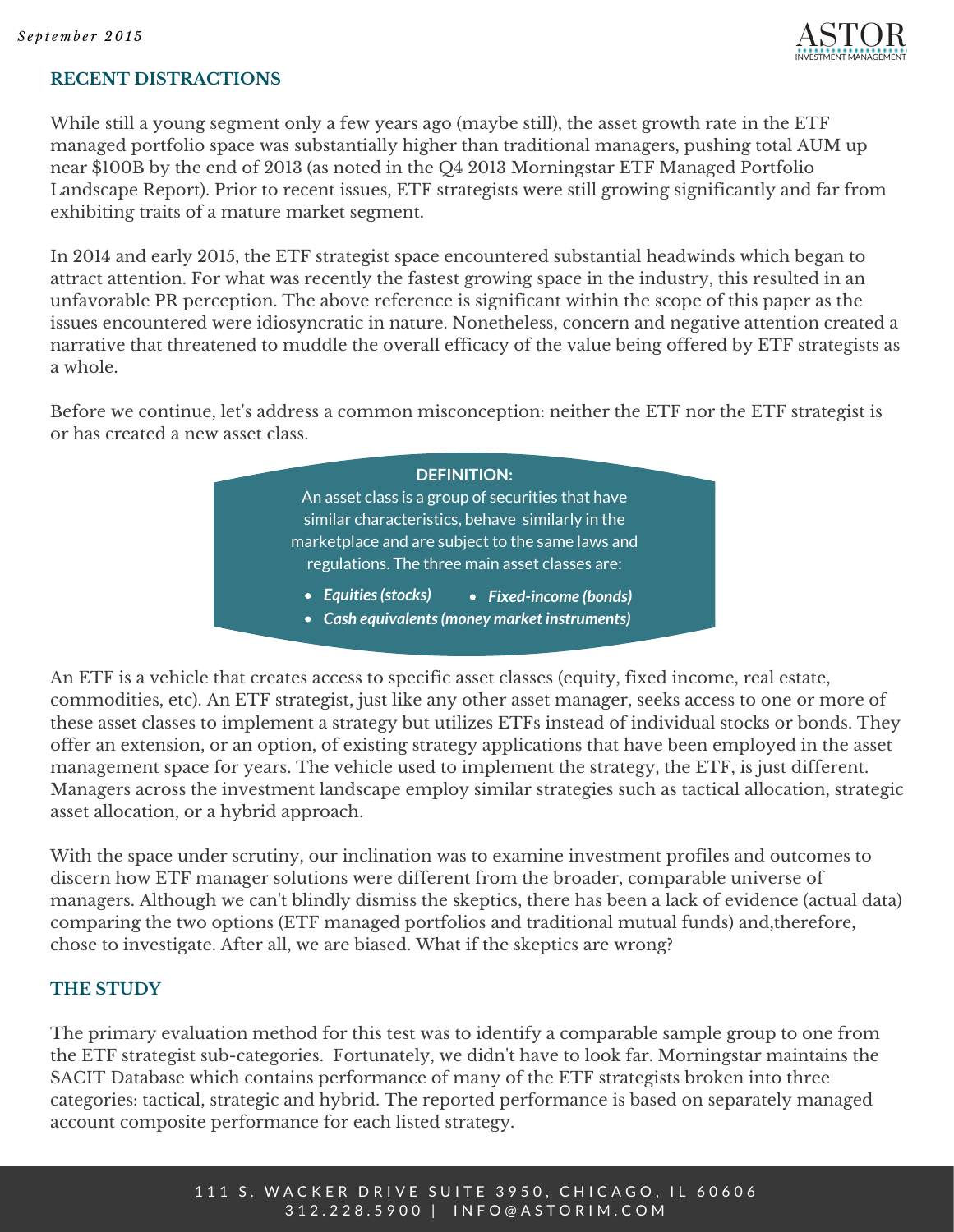

Morningstar also tracks thousands of public mutual funds, categorized by strategy. One category happens to be tactical allocation. A handful of managers occupy both lists but, by and large, the Morningstar mutual fund category represents a broad and diverse group of tactical strategies utilizing various tools (stocks, bonds, ETFs, funds, futures) for implementation.

#### *Criteria for inclusion:*

After identifying the sample group, the next step was to screen the constituents of each group. The strategies were screened on the below criteria:

- *Morningstar Mutual Fund Category*: 3-year track record, \$25M in assets
- *Morningstar ETF Strategist Group*: 3-year track record, \$25M in assets, GIPS compliant

The thought process was to allow strategies with enough history to contribute meaningfully to the study as well as set a minimal yet critical asset level. It was important that the performance was verifiable. Mutual funds are audited and publicly recorded, so that was sufficient. For the ETF strategist group, each strategy had to be listed as GIPS (Global Investment Performance Standard) compliant. These criteria set a level playing field for comparison.

The main point of the comparison was to draw parallels between the two and compare performance from the ETF strategist tactical segment to a broader implementation group. Are there similarities in return profile, risk, etc?





*\*ETF strategist SMA data retrieved from the Morningstar SACIT Database. \*Mutual funds data isretrieved from Morningstar.com and Bloomberg.*

## **RESULTS FAVOR THE ETF STRATEGIST**

While exhibiting a moderately higher volatility profile overall, risk-adjusted returns/sharpe ratios were comparable to better over the various study periods.

The mutual fund sample exhibited a more central tendency and negligible skew in the distribution curve for 2014 (standard deviation of returns and Kurtosis levels) as the ETF strategist had outliers illustrated by the curve (Exhibit 2). Removing the top and bottom 3 returns from the sequence for 2014 results in an almost identical skew and kurtosis profile.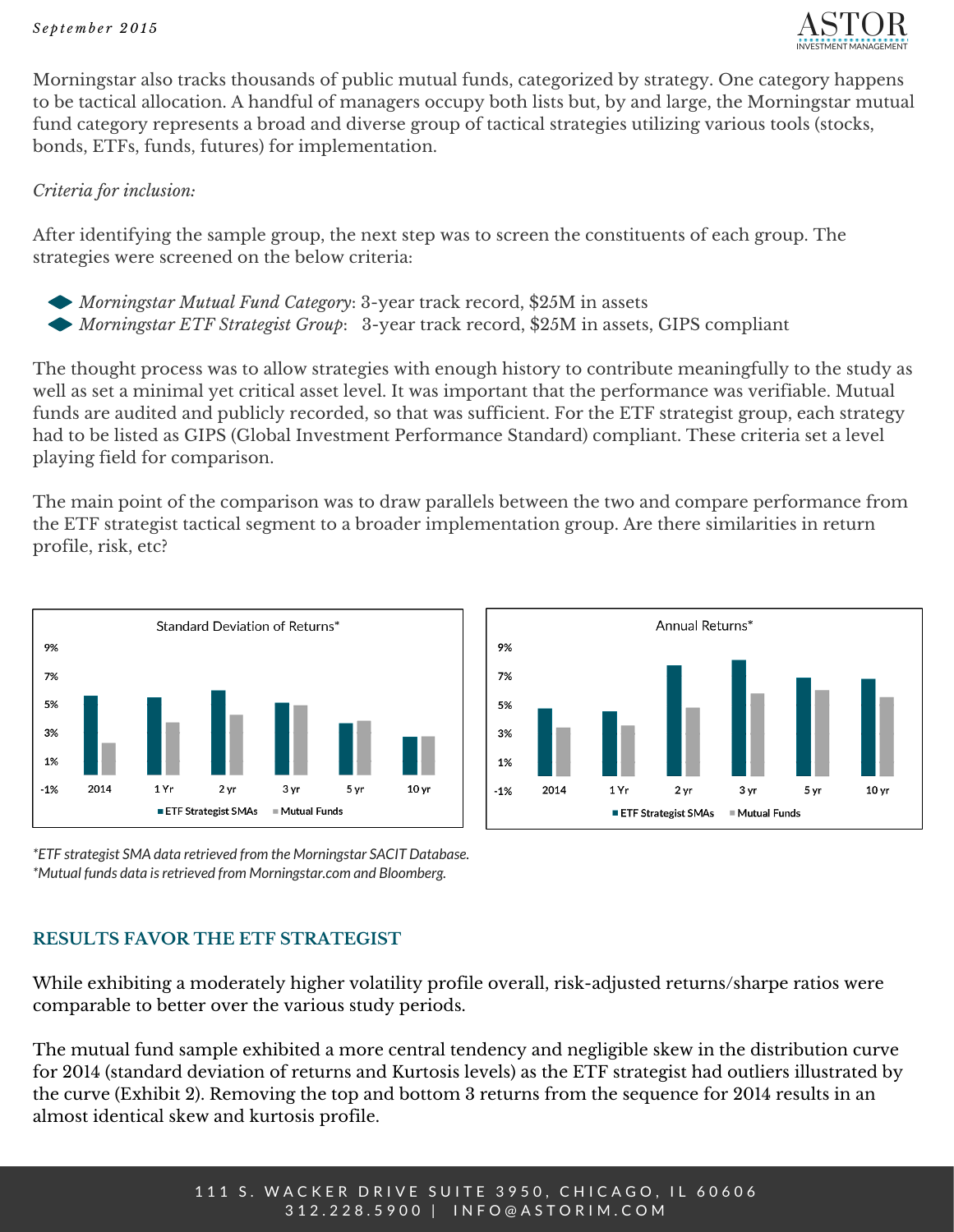

Over the 3 and 5 year periods, ETF strategists continued to demonstrate a wider deviation in returns but with a more positive skew than the mutual fund sample group.



*\*ETF strategist SMA data retrieved from the Morningstar SACIT Database. \*Mutual funds data isretrieved from Morningstar.com and Bloomberg.*

The results support the ETF strategist group as a laudable representation of tactical strategies compared to the broader group. This was demonstrated on an absolute return basis but also on a risk-adjusted basis. While not statistically significant in all cases, the favorable results were visually consistent over multiple time sequences (Exhibit 1), which included the 2008 recession, but also in more recent years when the integrity of the group was in question.

This result is in line with our philosophy that the significant majority of long-term strategy returns are explained by asset allocation, rather than timing or security selection. Choosing ETFs as the security selection tool lets the ETF portfolio manager pay more attention to the asset class allocation decision and overall portfolio strategy. The use of ETFs has consistently produced results that are at least equivalent, if not better, than traditional funds.